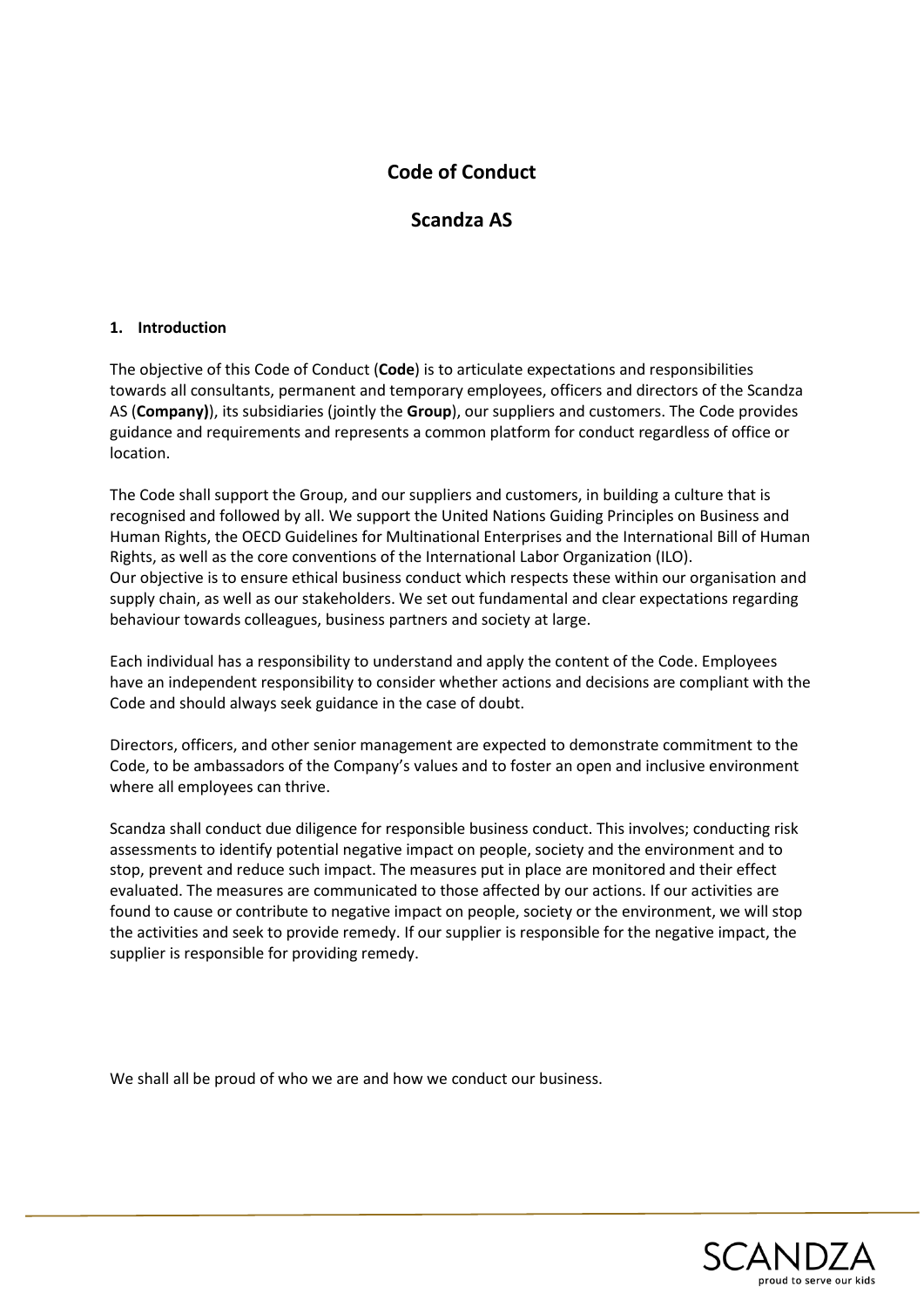## **2. General Principles**

### **2.1. Commitment to high ethical standards**

Our ability to create value is dependent on applying high ethical standards as the basis for trust-based and binding relationships with our colleagues, business partners, suppliers, customers, the community, and stakeholders at large.

The Group is committed to operate its business in an orderly manner, in accordance with responsible, ethical, and sound corporate and business principles. This requires the compliance and co-operation of everyone in the Group.

## **2.2. High professional standards always in compliance with applicable laws and regulations** Each of us shall demonstrate high professional standards and conduct in our work and in so doing comply with applicable laws, rules, regulations and UN Conventions as well as internal policies and guidelines.

Failure to comply with laws, policies and ethical guidelines could represent a threat to people and society and is a threat to our reputation and business success.

## **2.3. A diverse and inclusive working environment**

Our employees are our key resource. We respect and value individual abilities and differences and embrace a diverse working environment. We shall always be respectful in how we interact with others, being mindful to behave and communicate in a polite and professional manner.

## **2.4. Transparency, loyalty and acting in Group's best interests**

Transparency throughout the Group is essential and encouraged as an integral part of our culture. Each employee has a duty of loyalty and to always act in the best interests of the Company.

#### **3. Specific Principles**

#### **3.1. Protection of the Company's reputation and property**

Each employee is a representative of the Company and has a responsibility to safeguard the Company's reputation, property, and assets.

Employees, officers, and directors must refrain from engaging in illegal acts, including all forms of fraud, bribery, kickbacks, corruption, or any form of attempt to gain unlawful advantage.

Employees must also refrain from any other activity that could harm the Company's reputation, which may be legal, but ethically questionable. This may include conflicts of personal and business interest, such as business or voluntary positions outside the Group.

All employees shall act responsibly and within rules and guidelines to protect physical property, such as buildings, machinery, and equipment, from misuse, theft, damage, or destruction. The duty to protect property includes intellectual property such as patents, designs, innovative ideas, trademarks, recipes, know how, business secrets and any other sensitive information of any kind.

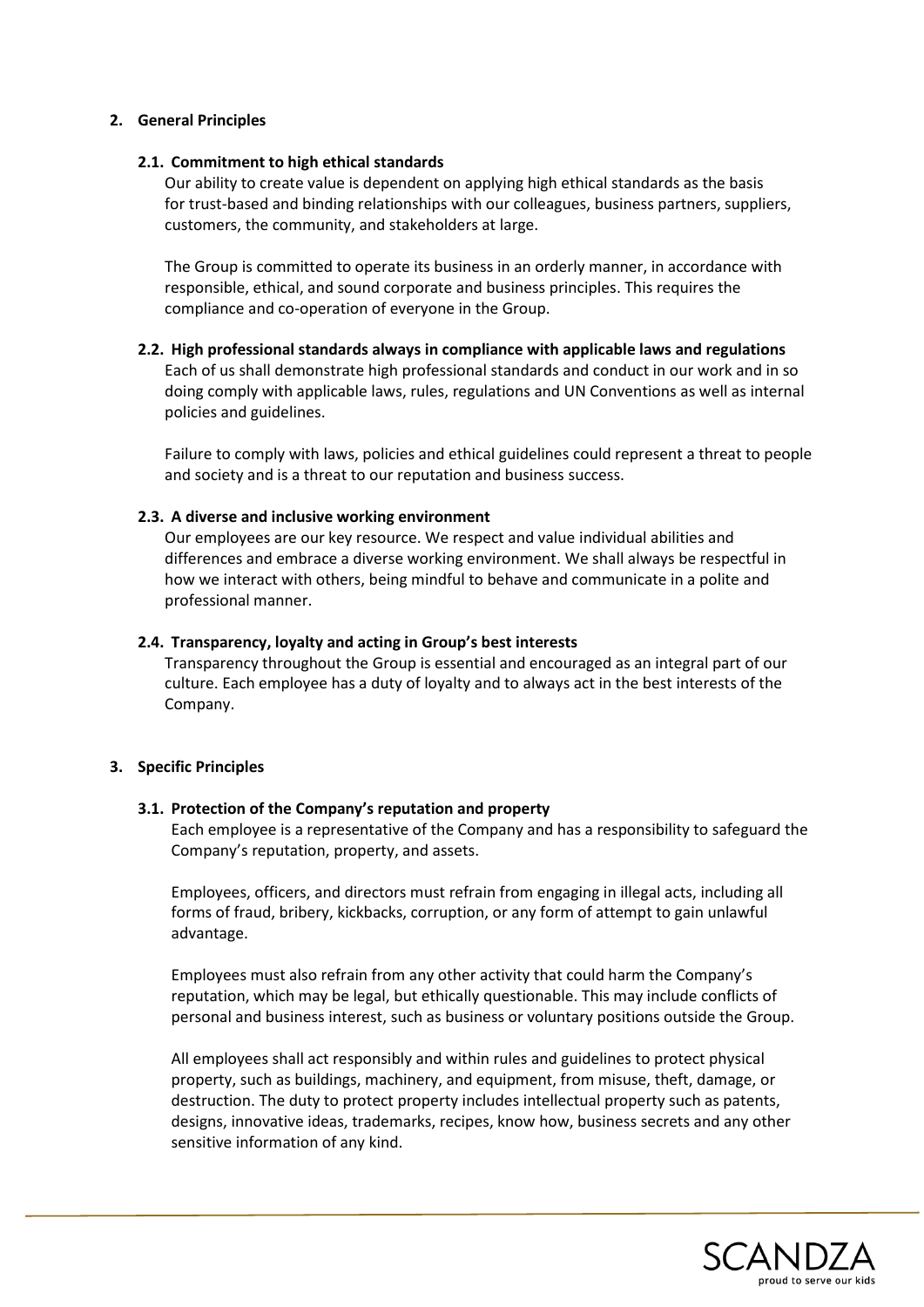## **3.2. Health and safety**

The safety of our employees takes the highest priority, and we are committed to providing a high-quality working environment, in accordance with best practice on health, safety and environment standards. We strive for zero accidents and to protect our employees' health and welfare in all office locations.

Emergency procedures and contingency plans are kept at the Company's headquarters in Oslo and in our local offices and production facilities.

## **3.3. Non-discrimination**

The Company encourages and promotes a diverse working environment and equal opportunities for all employees at all stages of employment. This applies regardless of gender, age, family or marital status, language differences, nationality, ethnic or national origin, education or socio-economic status, political views, disability or medical condition, religion, or sexual orientation.

Any form of harassment, discrimination, intimidation, differential treatment, or other conduct which is disrespectful, threatening or degrading is unacceptable.

## **3.4. Human rights and environmental protection**

The Group is committed to the United Nations Guiding Principles on business and human rights (UNGP). All employees, officers, directors, and business partners shall respect internationally recognised human rights as expressed in the International Bill of Human Rights and the and the principles concerning fundamental rights set out in the International Labour Organisation's Declaration on Fundamental Principles and Rights at Work.

Any business conduct carried out by or associated with the Group shall avoid causing or contributing to adverse human rights impacts and address such impacts when they occur. The Group shall seek to prevent or mitigate adverse human rights impacts in our supply chains.

It is our ambition to minimise the environmental ant climate impact of business operations. The Group shall always consider the environmental impact of business activities, seek to improve environmental performance and to reduce emissions. The Group shall also seek to prevent or mitigate adverse environmental impacts in our supply chains.

#### **3.5. Transparent non-financial reporting**

The Company will, to the best of its ability, disclose material non-financial information in a transparent manner that follows internationally recognised reporting frameworks. This includes risks, impacts, management, including mitigating actions, and status on relevant Environmental, Social and Governance concerns.

#### **3.6. Duty of confidentiality**

Every employee, officer and director have a duty of confidentiality and may not contravene this duty, which applies in all contexts, both at work and privately.

The Company's emphasis on transparency shall not prevent appropriate protection of information that may be of value to our business interests, nor shall it constrict our confidentiality obligations towards our business partners.

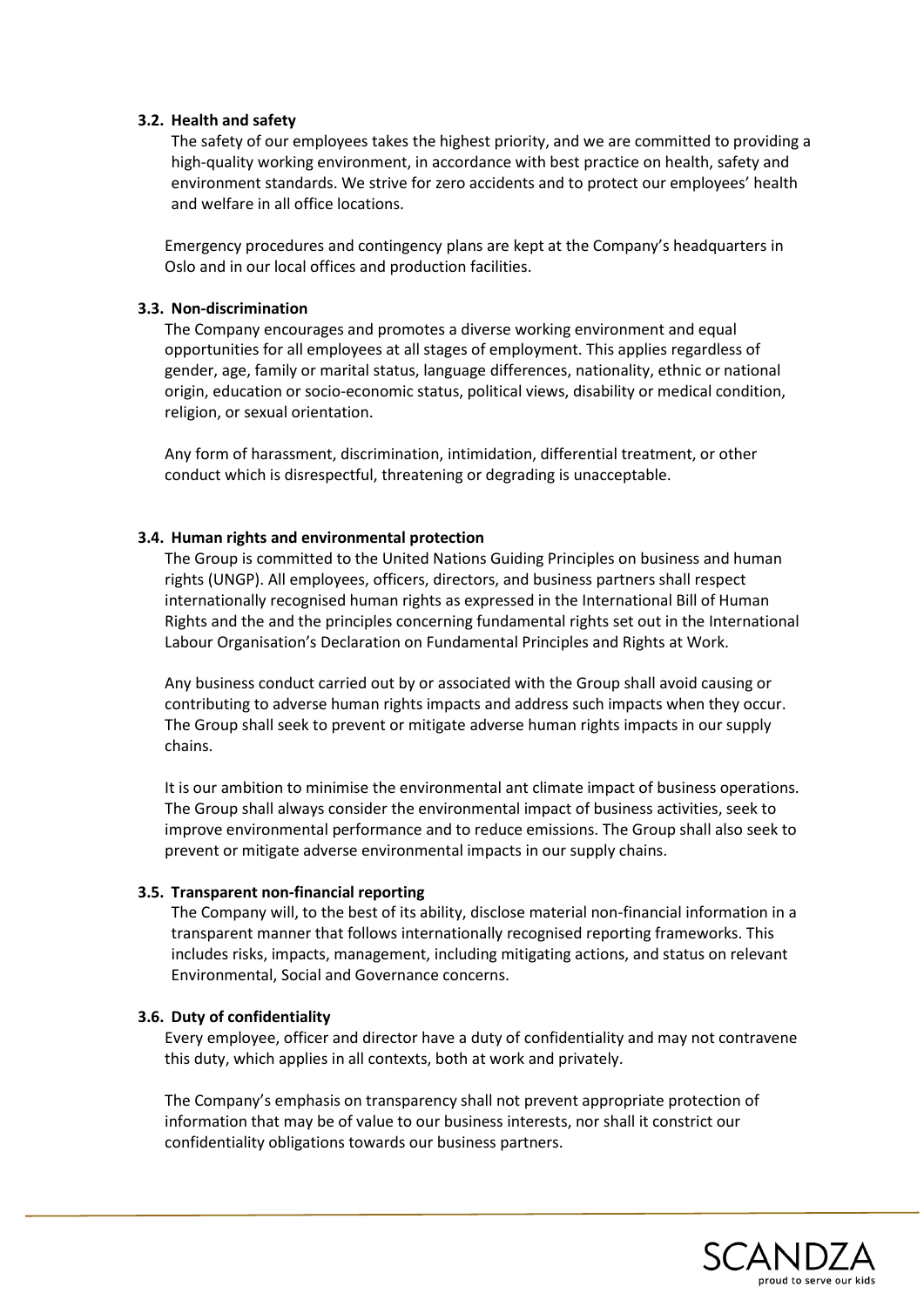## **3.7. Insider and confidential information**

Every employee, officer and director have a duty to handle information about the Company and the Group with due care and to treat all sensitive non-public information as strictly confidential.

Relationships with customers, business partners, colleagues and society are built on mutual trust. Disclosure of confidential information may harm our own business and reputation as well as potentially that of third parties.

Confidential information generally means information which has not been or should not be made public. This may include business plans, budgets, marketing and sales programs, recipes, design specifications, personal data, customer, and supplier information. Confidential information shall never be disclosed to anyone outside the Group unless such disclosure is explicitly permitted by an authorised person in the Company or is required by law. All confidential information shall be handled on a "need to know" basis. If in doubt, consult your line manager or the Company's CFO.

Information about the Group which has not been made public shall be regarded as the Group's property. Consequently, the non-disclosure obligation continues without time limit after the termination of employment or the term of service as a director.

#### **3.8. Conflicts of interest**

We acknowledge that in certain circumstances conflicts of interest may arise between personal interests and the interests of the Group. Employees, officers, and directors have a duty to be objective and must not create or appear to create a direct or indirect conflict of interest between their private interests and the interest they are to protect in their role in the Group.

Employees, officers, and directors must demonstrate a high level of awareness and integrity in managing business relationships. All business relations must be treated fairly, in accordance with professional standards and in accordance with the arm's length principle. Meetings with others shall always be conducted in a proper and respectful manner.

Employees may not have paid or unpaid external engagements or assignments that conflict with the interests of the Company. Employees must seek approval from their line manager prior to accepting any such external engagement.

Employees, officers, or directors who become aware of a potentially unacceptable conflict of interest shall, without delay, notify their line manager and/or the Company's CFO.

#### **3.9. Formal agreements**

The Group's agreements with employees, suppliers, customers, and business partners shall be entered into formally, in writing, and archived appropriately.

#### **3.10. Accurate accounting and financial records**

The Group practices financial transparency in accordance with applicable laws, rules and regulations. The Group's financial records shall always be accurate. Financial reporting shall be timely and submitted in accordance with applicable laws and regulations.

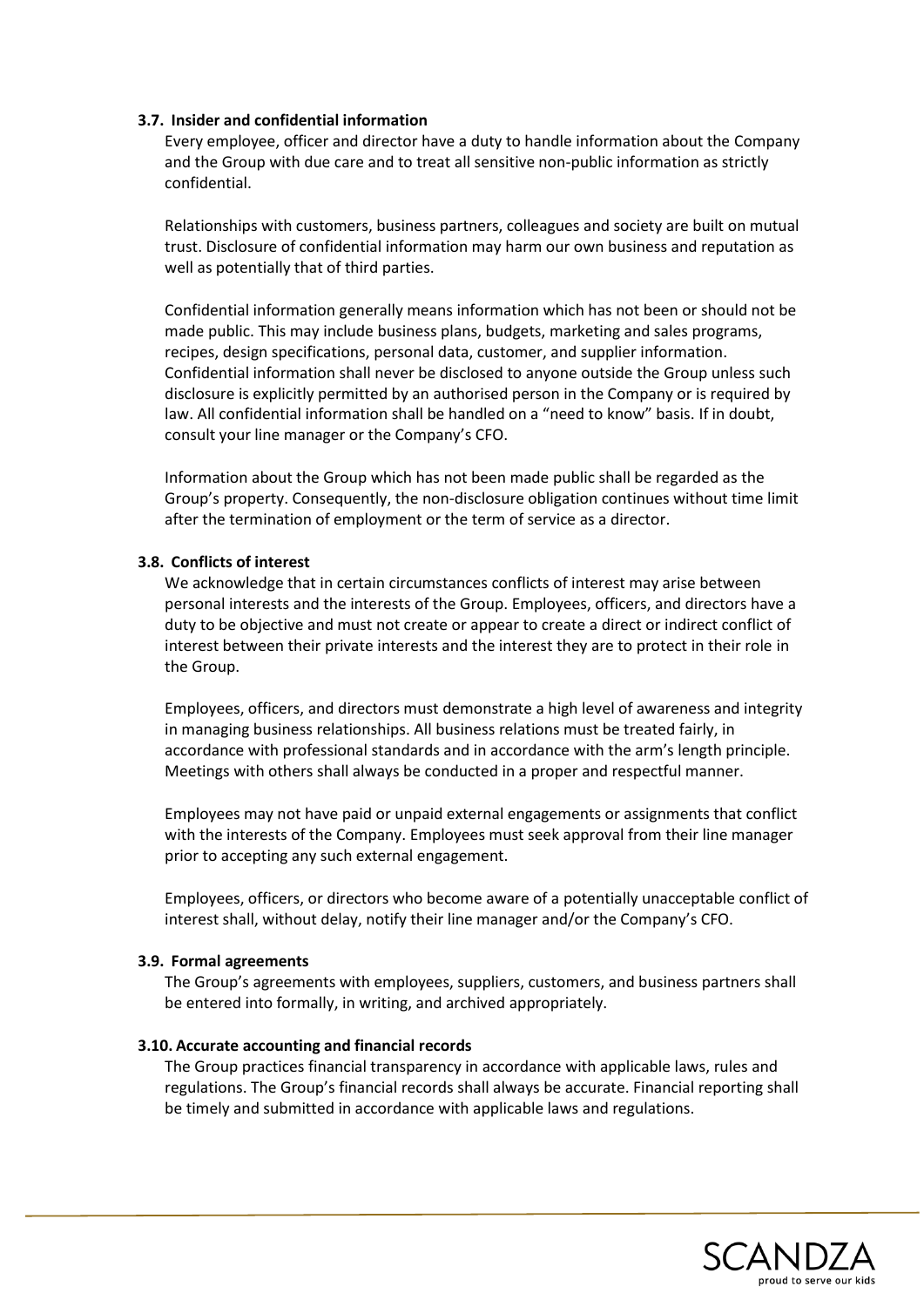#### **3.11. Prevention of financial crimes**

The Group is committed to preventing all forms of financial crimes such as fraud, corruption, bribery, and money-laundering. We have a zero-tolerance principle regarding such actions and require employees, officers, and directors to always act honestly and with integrity.

Employees, officers, and directors are required to report all suspicions of financial crimes. Financial crimes may result in civil and/or criminal liability for the individuals involved and may result in a significant negative reputational impact.

Fraud generally means a dishonest act or omission with an intent to deceive for personal gain or to cause loss to another. Fraud may comprise several irregularities such as misappropriation of assets, fraudulent records, invoice fraud, bribery, corruption, and money laundering. All forms of fraud are strictly prohibited.

Corruption involves the act of obtaining or giving an improper advantage by abusing a position of trust. It may include bribery, such as facilitation payments and kickbacks. Employees, officers, and directors must never engage in corrupt activities which may include the offering, giving, authorising, requesting, or accepting anything of value in exchange for an improper advantage.

Money laundering supports criminal activities such as terrorism, corruption and tax evasion. Money laundering is the process of disguising the proceeds of crime to hide its illegal origins or otherwise dealing with the proceeds of crime. All employees, officers, and directors must avoid receiving proceeds or being involved in an arrangement or transaction that relates to assets that may be the proceeds of crime or financing of criminal activity.

If an employee, officer, or director observe or suspect activities which may indicate that money laundering is, or may have been, taking place in connection with company activities, such shall without delay be reported to the Company's CFO or through the Company's whistleblowing channels, see **paragraph 3.17**. This also applies to suspicion of illegal or disloyal avoidance of taxes, customs, or other duties.

Offering and accepting personal courtesy gifts may be allowable provided they have a minimal economic value, are infrequent, clearly appropriate under the circumstances and consistent with customary business practices. It is not allowed to give or receive cash or gifts which are given in return for any form of favour. Employees, officers, or directors who have been offered, or who have received gifts or favours that the person suspects to be given with an expectation of a favour, shall, notify their line manager and/ or the Company's CFO without delay, who will determine whether or not the gift is allowable. If deemed unacceptable, the gift shall be returned.

Events for customers shall always have a specific and relevant business purpose and can only be accepted if they are reasonable and appropriate with respect to both value and frequency. The same principle applies to participation in such events organized by others, in which case transportation and accommodation shall be paid by the Group.

#### **3.12. Competition**

We support free enterprise and seek to compete in a fair and ethically sound manner. No employee or other acting on behalf of the Company may make any arrangement, participate in any discussion, share information, or enter into any agreement contrary to applicable antitrust-, pricing and cooperation laws and regulations.

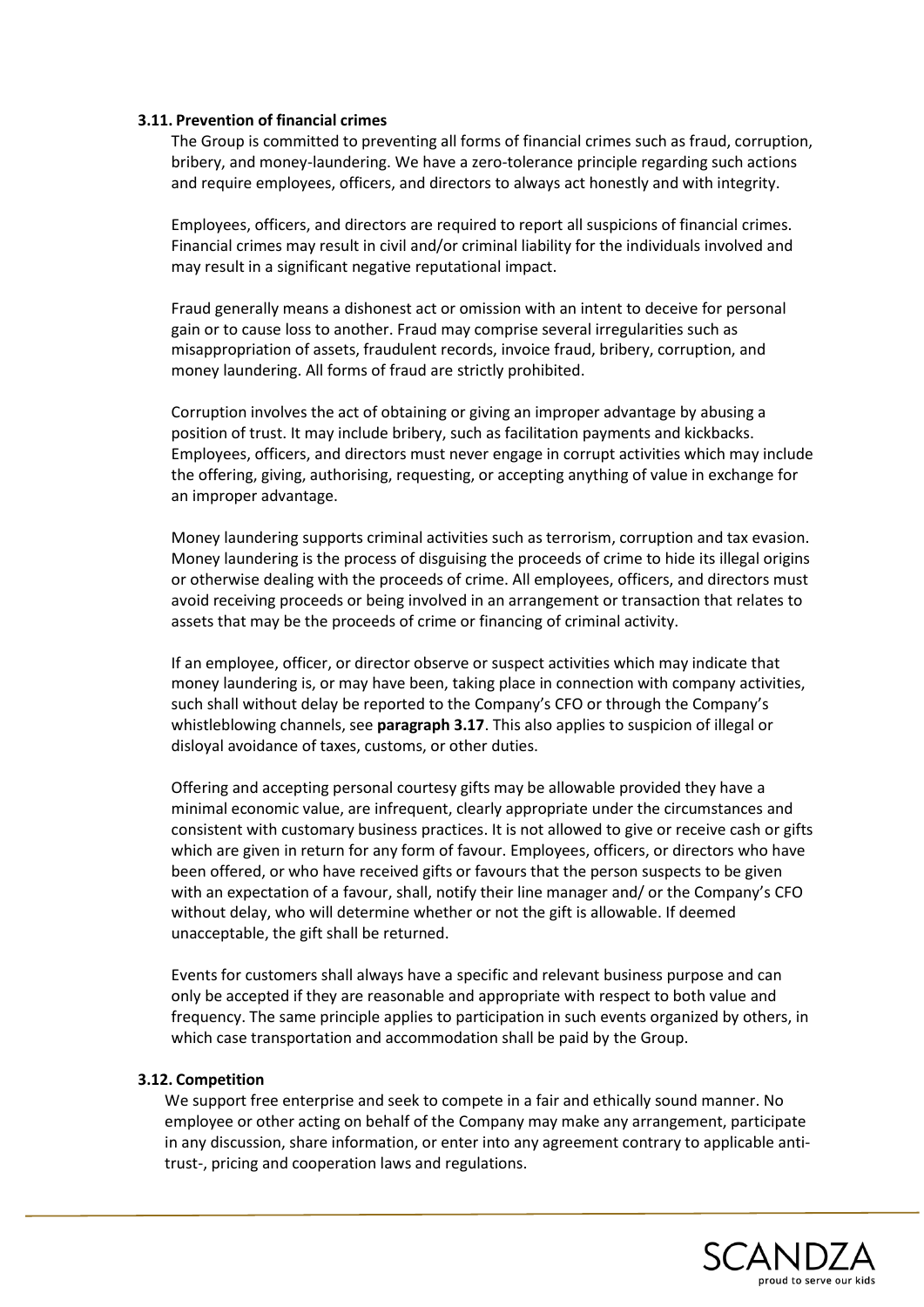Should an incident occur where an employee, officer or director is contacted by a competitor in conflict with anti-trust laws or regulations, or in the event of doubt, contact the Company'sCFO without delay. A log shall be kept recording all incidents.

#### **3.13. Responsible purchasing practices**

Scandza considers responsible purchasing practices to be one of our most important tools for responsible business conduct. Scandza shall adapt our purchasing practices in order to strengthen, and not undermine, our suppliers' ability to deliver on our requirements related to people, society and the environment. We strive towards lasting supplier relationships with suppliers who show a particular willingness and ability to create positive developments in the supply chain.

#### **3.14. Foreign trade and export controls**

Trade in goods is regulated by national and international laws. In the cross-border purchase or sale of products, services and technologies, all employees, officers, and directors must comply with the foreign trade and customs laws within their area of responsibility. All imports and exports must be declared correctly and transparently to the customs authorities.

The Group will avoid importing and exporting from a country when there is a broad international consensus to boycott the country/territory, or when applicable sanctions against the country/territory have been implemented by Norway, the European Union, USA and/or the United Nations.

#### **3.15. Privacy and Data Protection**

All employees, officers, and directors shall respect the privacy of all individuals and the confidentiality of personal data. The Group shall handle personal data honestly, ethically, with integrity and in compliance with applicable laws, rules and regulations.

#### **3.16. Communication and contact with the media**

The Company's Board of Directors and the Company's CEO decide who is authorised to speak on behalf of the Company.

All communication from the Company shall be correct, reliable, clear, consistent, in line with internal guidelines and procedures, and reflect the Company's identity by maintaining integrity and high ethical standards.

If an employee, officer or director who is not explicitly authorised to speak on behalf of the Company should be contacted by the media, the Company's procedure is to politely decline to offer comment, request an email with the information sought, and to contact the Company's director of communication as soon as possible.

#### **3.17. Common sense approach to social media**

Social media has become an important part of our everyday lives as well as being an integral part of the Group's business. Social media creates many opportunities to communicate and shape conversations about brands and beyond but brings with it a degree of ambiguity as to what constitutes ethical behaviour when participating online in a personal or commercial capacity.

We expect our employees, officers, and directors to take a common-sense approach to protecting the Company's and the Group's reputation, and those of our suppliers, customers and other business partners and stakeholders. Employees, officers and directors must always